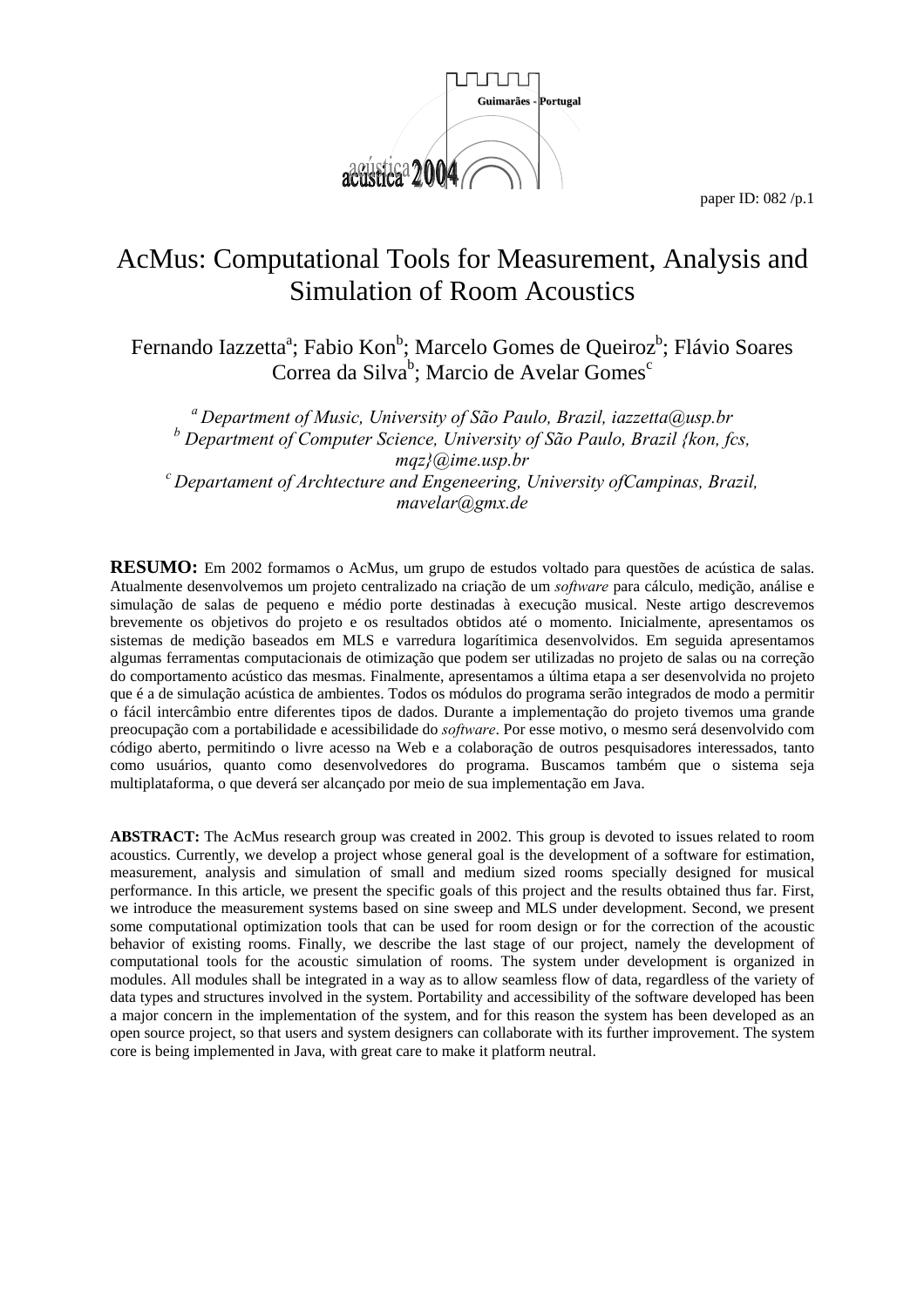

# **1. INTRODUCTION**

In the last few years the research in the field of acoustics has experienced an expressive growth in Brazil. However, the establishment of research groups remains irregular and mainly concerned with issues related to environmental comfort and vibration and noise control. The application of acoustic research into musical matters is not very common among academic circles and its realization is usually due to individual efforts. Nevertheless there is an increasing concern about the acoustic qualities offered by spaces designed for music production and diffusion such as recording studios, movie theaters and lecture halls. Many companies and professionals are becoming specialized in room acoustics, but usually their activity is based on the use of standard solutions which are not necessarily well adapted to our demands.

In 2001 we created a research group in acoustics at the University of São Paulo with the aim of gathering researchers interested in the connection between music and acoustics. One year later we decide to formalize a project on room acoustics called AcMus in collaboration with individuals from different fields, such as music, architecture, engineering, physics and computer science. Our main purpose is to start a regular work on musical acoustics and to join the efforts of many individuals with similar interests.

The AcMus project is guided towards the analysis, simulation, and optimization of acoustic parameters for small and medium sized music rooms such as recording studios, small concert halls, home theaters and so on. The core of the project is the implementation of a software based on modular functions related to the analysis of the acoustic parameters [1].

The development of the software has been guided by some specific concerns. First, since we intend to promote the exchange of the results of our research with other groups, the software is based on open source codes. In the same direction we are trying to use, whenever possible, source codes and algorithms that are already made available by other research groups. Second, the system must not be limited to a single platform. For this reason, the software has been developed mostly in Java so that it can run easily on Linux, MacOS and Windows platforms. If the need arises, specific computationally-intensive functions can be implemented in C++ for performance reasons.

### **2. THE ACMUS SOFTWARE**

The core of the AcMus project is the development of a modular software which allows the integration of different functions for acoustic simulation, measurement and optimization. The software consists of three modules integrated by the same interface: 1) Measurement Module, 2) Utilities Module; 3) Simulation and Optimization Module. Together, they will help in the design, analysis, and treatment of rooms dedicated to music production and diffusion.

#### **2.1 Mesurement Module**

A large number of parameters related to the room acoustic behavior can be obtained from its impulse response (IR), that is, the room's response to a very short impulse whose energy is distributed throughout the frequency spectrum (ideally an impulse described by a Dirac's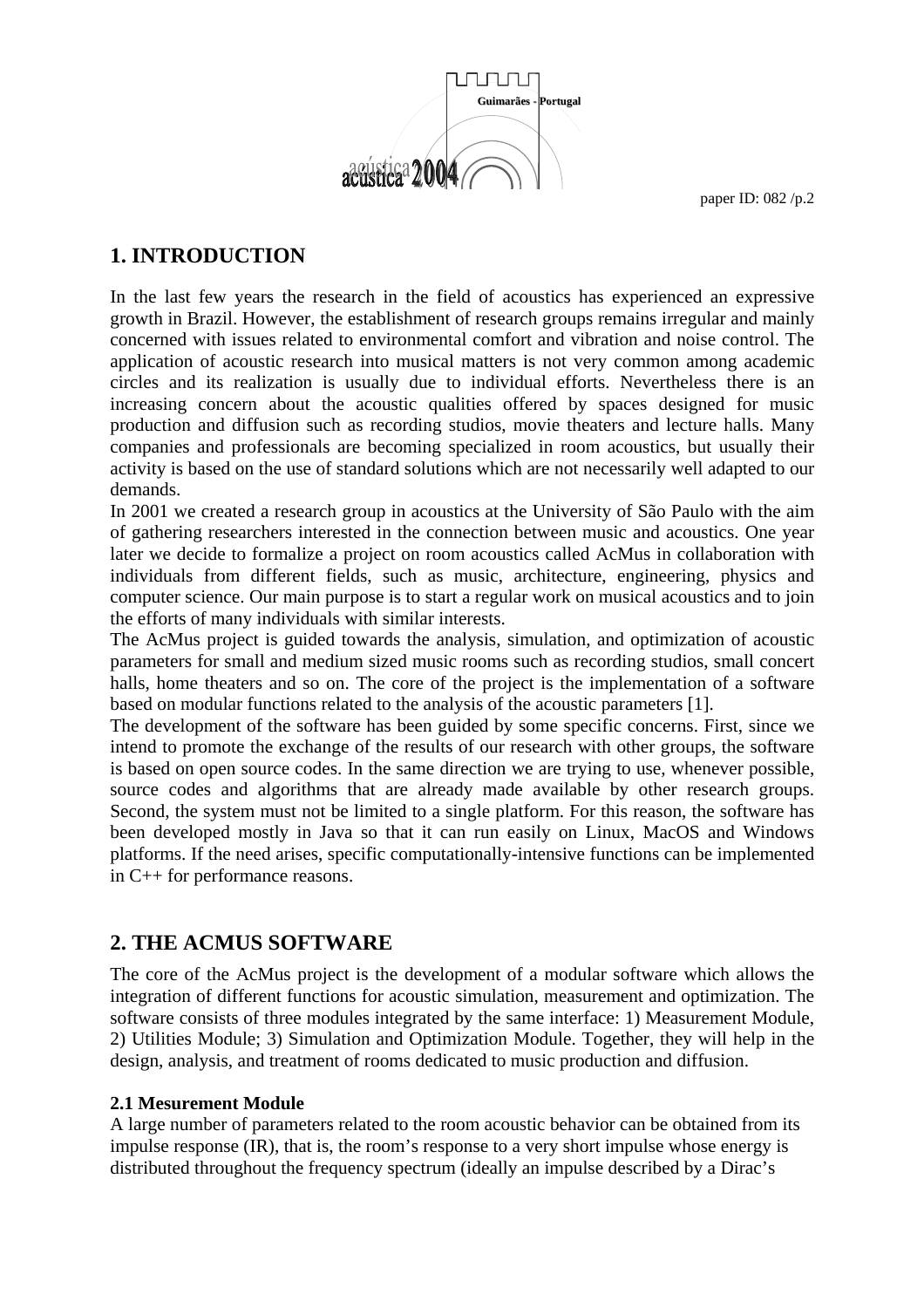

delta function) [2, 3]. Once the IR is obtained, a series of parameters can be calculated by using well known formulas and expressions, such as:

- **Reverberation Time (RT60, RT30 e RT20):** obtainable from the impulse response, it consists in one of the most important factors for determining the acoustic quality of a room. It is related to the time that a specific sound takes to decrease 60dB after the sound source stops [2, 4, 5]. RT 30 and RT20 are used for situations in which the low signal-to-noise ratio disturbs the direct evaluation of the RT60. The results can also be filtered to indicate the reverberation time for different frequency bands.
- **Early Decay Time (EDT):** represents the decay time for the first 10dB of the reverberation curve;
- **Sound Strength (G):** the logarithmic ratio between the sound pressure of the measured IR to that of a response measured at a distance of 10 meters from the same source in a free field;
- **Clarity**  $(C_t)$ : the logarithmic ratio between the energy level at the first 50ms (for speech) or 80ms (for music) and the rest of the IR. This parameter is related to the balance between reverberation and the clarity of the received sounds;
- **Definition (D<sub>t</sub>):** the ratio between the energy received during the first 50ms and the whole energy of the IR.
- **Center Time (Ts):** corresponds to the gravitational center of the IR (in ms). A small Ts means that energy is concentrated at the beginning of the response which helps clarity while a large Ts means that the energy is distributed over time giving the impression of a more reverberant space.
- **Interaural Crosscorelation Coefficient (IACC):** maximum value for the correlation between the signals arriving at the left and right ears; expressed in values ranging from -1 (arriving signals equal in magnitude but exactly out of phase) to 0 (arriving signals have no similarity) to  $+1$  (identical arriving signals, i.e. same amplitude  $\&$  phase).
- **Initial Time-Gap Delay (ITGD):** time difference between the direct sound and the first reflection. The feeling of *intimacy* is quantitatively measured by the ITGD.

Initially we have implemented two methods for acquiring IR. One of them is the MLS (Maximum-Length Sequence) method [6, 14], which uses a signal based on a periodic sequence of randomly distributed positive- and negative-going impulses with a flat energy distribution in the frequency domain. The MLS is largely used in many acoustic measurement systems. The other method, which we call LSF (Log Sweep FFT) [7, 8], is a more recent development and can be understood as an evolution of the TDS method [9] and uses a logarithmic sweep as a excitation signal. These methods offer a much better signal-to-noise ratio in comparison to other methods that use mechanically produced impulses. Besides, numerical methods like MLS, TDS and LSF allow for the repeatability of tests since they work with an stable and previously known signal.

Although the MLS has been implemented in a number of systems, our tests indicate that LSF has some advantages, specially in terms of signal-to-noise ratio. Since our intention is to build a low cost system which may be subject to non-linear responses and critical signal-to-noise ratio, the use of LSF seems to offer better results.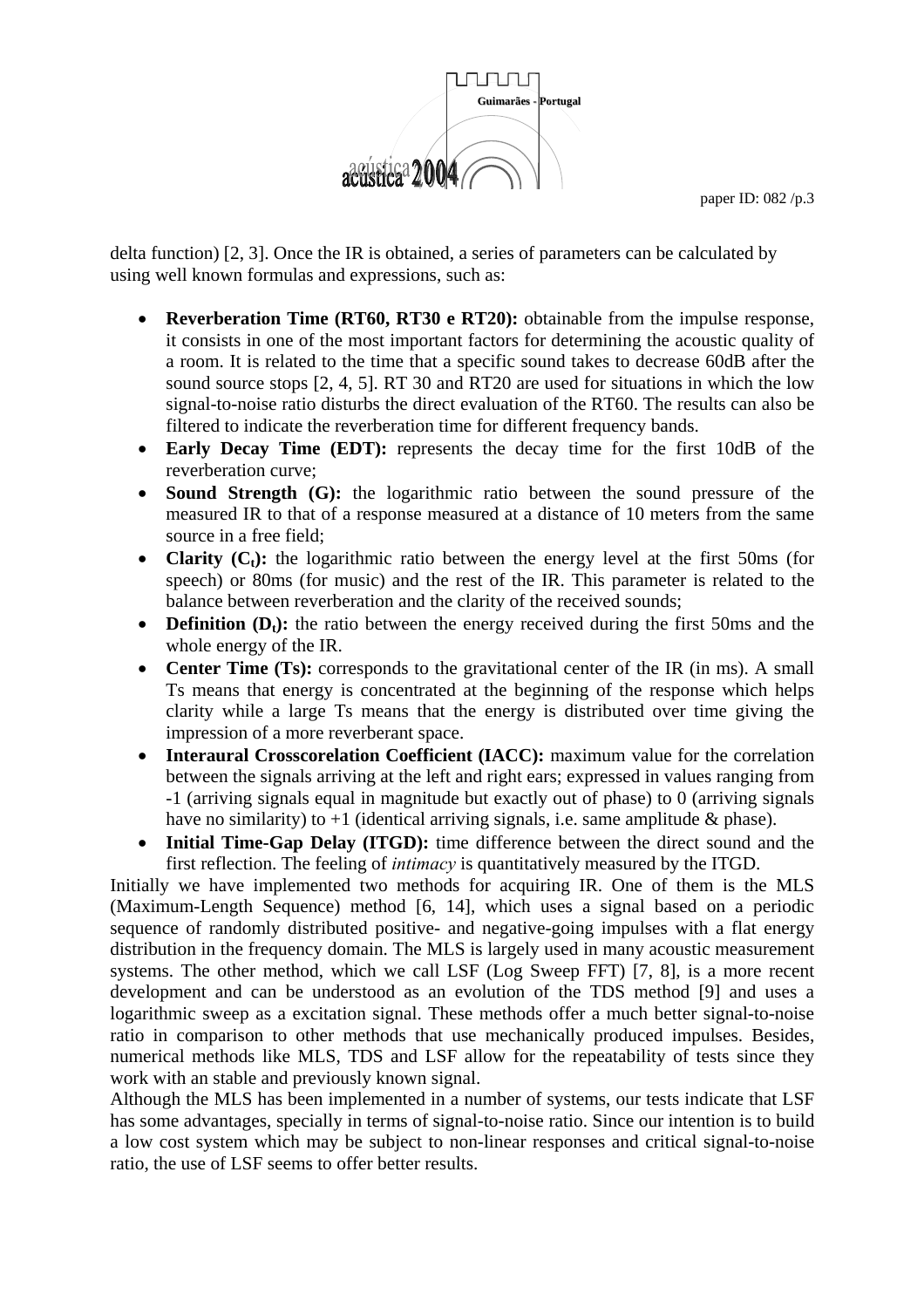

The main advantage of LSF in relation to the TDS method is that the former uses a logarithmic sine sweep while the later uses a linear one. The spectrum of a linear sweep is almost white which usually leads to a low signal-to-noise ratio in the lower frequencies since the signal remains most of the time in the high-frequency region. On the other hand, the logarithmic sweep has an almost pink spectrum showing the same energy per octave due to a better energy distribution.

The system we used so far for the preliminary tests with the software consists of a PC computer (Pentium 4, 1.6 GHz, 120 MB RAM), an M-Audio Duo audio interface, a Berhinger ominidirectional microphone and self-powered Electro-Voice SxA100 loudspeakers. In comparison to the measurements performed by other measuring systems our software has given very consistent and stable results.

#### **2.2 Utilities Module**

The Utilities Module is an acoustic tool box which offers functions that can be useful for the design of rooms, acoustic measurement and audio processing. Some of these tools have been already implemented while other are in process of implementation or improvement. For example, this module calculates the reverberation time and modal frequencies from the description of room's dimensions and surfaces (Figs. 1 and 2).



Figure 1 – *Reverberation Time - RT60*



Figure 2 - *Modal Response*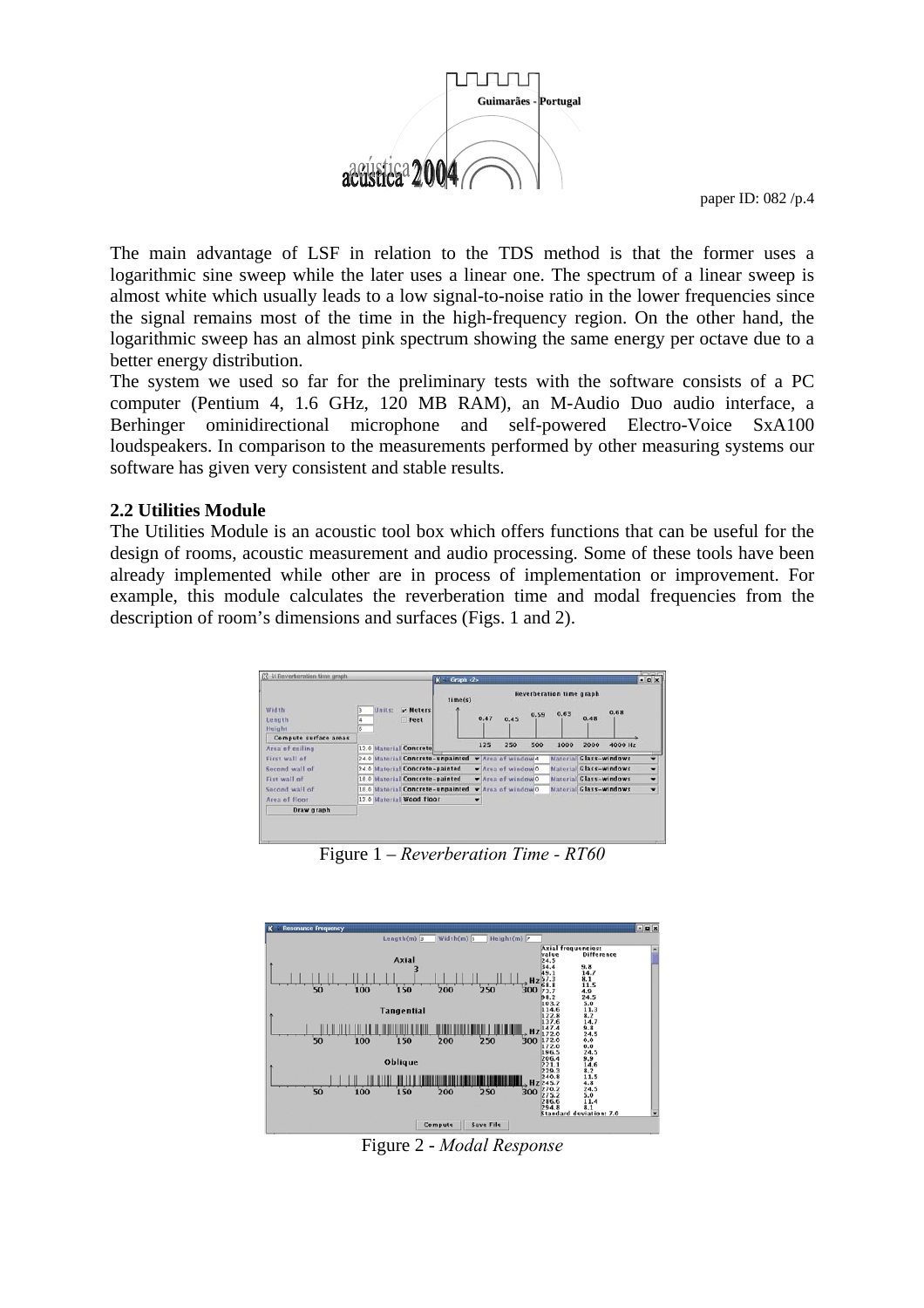

Other functions being implemented include the generation of different types of audio signal, filtering and spectral analysis. Finally, this module will offer function to help in the design of Schröder diffusors [10, 11, 12, 13] and low frequency absorbers.

#### **2.3 Simulation and Optimazation Module**

The acoustic design of a listening room involves a large number of variables and constraints besides several alternative criteria with respect to acoustical design parameters; optimization techniques are an interesting tool since they allow the automatic search of solutions which at the same time satisfy all constraints and can be shown to be the best ones available for a set of given criteria. In this part of the work we consider acoustic models that rely on computer simulations based either on wave equation solving or geometrical methods.

To simplify discussion, a cuboid room is assumed, though much of the material may be adapted to polyhedral rooms. The main design variables considered here are the room dimensions and reflection coefficients of the surfaces, which must obey a given set of constraints. The main goal is to obtain a nearly flat frequency response over the range of possible source and listener positions. Other design criteria may be expressed analogously and are mentioned at the end of the section.

Let  $r(s,l,d)$  be the approximate response factor as function of the source  $(s)$  and listener  $(l)$ positions and a description (*d*) of the room (comprising room dimensions and reflection coefficients). This function might be represented by a vector indexed by a finite set of frequencies  $\Im$ . Let  $r(s,l,d)$  be the least-squares approximation of  $r(s,l,d)$ , i.e. the result of the linear regression problem applied to the values of the vector *r*(*s,l,d*). Let *e*(*s,l,d*) be an error measurement function for the deviation of the response  $r(s,l,d)$  from the affine response  $\overline{r}(s,l,d)$ . Natural choices for this function are  $e_1(s,l,d) = \overline{r}(s,l,d) - \overline{r}(s,l,d)$ , the quadratic residue  $e_2(s, l, d) = f \in \mathfrak{I}$   $(r_f(s, l, d) - r_f(s, l, d))^2$  and  $e_0(s, l, d) = \max_f \in \mathfrak{I}$   $|r_f(s, l, d) - r_f(s, l, d)|$  $r$   $(fs, l, d)$ .

Suppose the range of possible source positions is described by a set *S* (stage) and the range of possible listener positions is described by a set *A* (audience). Let *D* describe the constraints on the description of the room. This description will typically involve box constraints (i.e. maximal and minimal values) on the dimensions, and a finite set of possible values for reflection coefficients (as related to available materials). Each possible pair of source and listener positions determine a distinct frequency response. One approach for the optimization model is to ask that the frequency response be as flat as possible in the average case. This corresponds to

$$
\begin{cases} \min \qquad \int_{s \in S} \int_{l \in A} e(s, l, d) \\ \text{subject to} \qquad \qquad d \in D. \end{cases}
$$

The integrals on the problem above might be computed approximately, i.e. as sums over a finite number of pairs  $(s, l)$ . Another possibility is trying to guarantee that the worst possible combination of source and listener positions will have the best possible frequency response with respect to the chosen measure of deviation from flatness. This corresponds to

min  $\sup_{s \in S} \log_{l \in A} e(s, l, d)$  $\begin{cases} \n\text{subject to} \\
d \in D. \n\end{cases}$  $\sqrt{2}$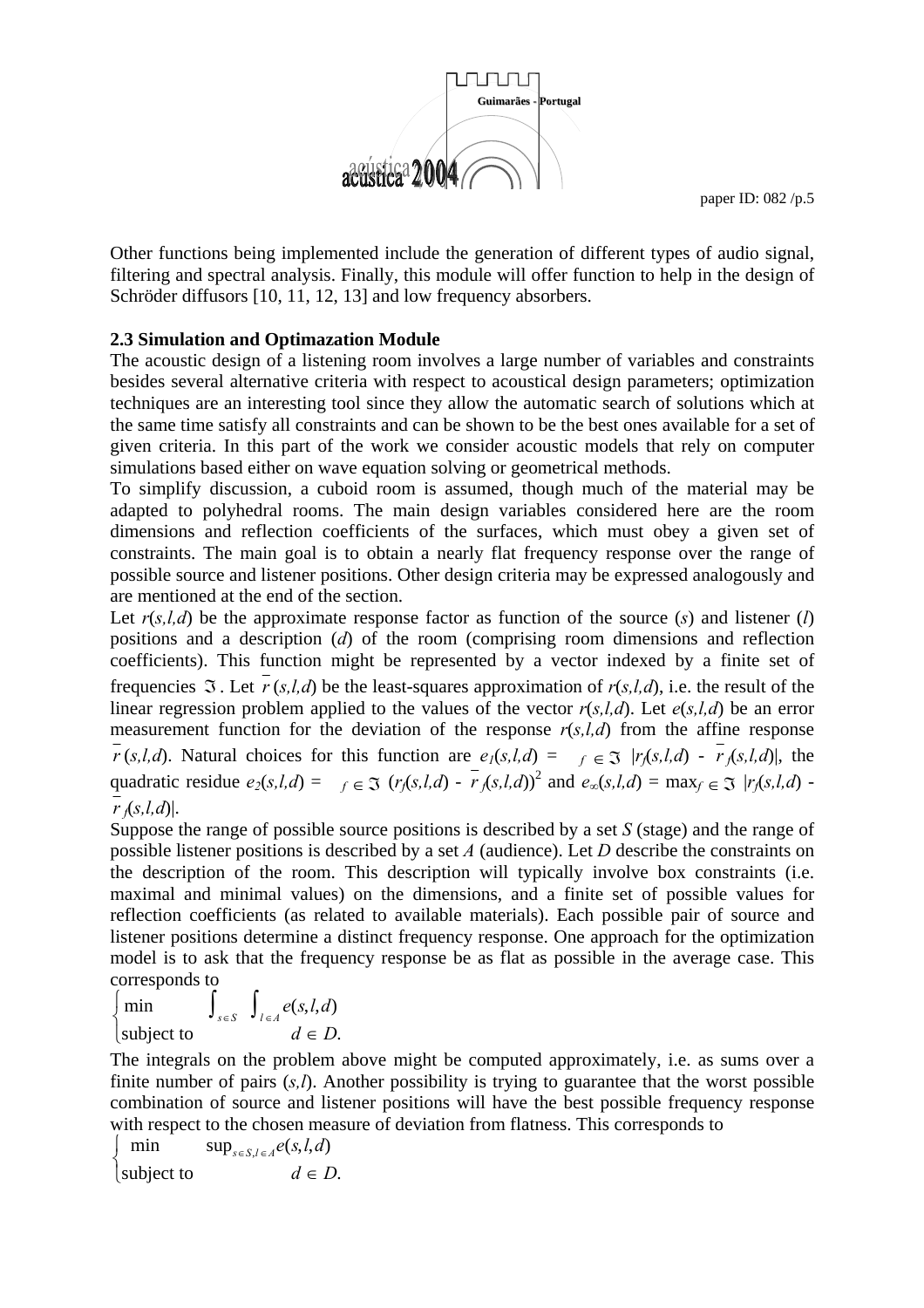

These problems are very difficult ones due to several reasons: lack of a closed formula for the objective function (it depends on simulations); no convexity-like properties in the objective function; mixing of continuous and discrete variables leading to a combinatorial behavior. The solution to this problem will involve the derivation and implementation of a global optimization heuristic method tailored to the structure of the problem, with techniques like those in [15]. The next steps in this direction correspond to the study of the mathematical structure of the functions  $r(s,l,d)$  and  $e(s,l,d)$  and their relations to the Stage and Audience sets, in order to minimize the computer time involved in the calculations of the objective function, as well as efficient ways of improving the design variable *d*.

To obtain a frequency response as flat as possible is one of many possible design criteria; for instance, one could ask for a room in which frequency responses approximate as closely as possible a given ideal frequency response, not necessarily flat; instead, one could ask that reverberation times, expressed as a function of a finite number of frequency bands, match as closely as possible a previously established reverberation curve. All these criteria correspond to minimizing the deviation of a function obtained by simulation from a given ideal function, thus defining analogous optimization problems [16].

## **3. STAGE OF DEVELOPMENT**

The AcMus Project began in 2002 and is supposed to be completed by the end of 2005. The software is been developed as the research work advances. Our intention is to use Java as much as possible to develop the software making it runnable on multiple platforms. The use of Java brings a few challenges regarding the computer's performance for functions which demand a high processing power, but we are confident that we will come up with satisfactory solutions.

The Measurement Module has been implemented as a Matlab prototype and has been successfully tested during acoustic measurement of different rooms at University of São Paulo. Currently we are working on its implementation in Java and on the creation of a userfriendly interface. This stage should be completed by the end of 2004.

Many tools that are part of the Utilities Module have been implemented as independent Java applications and are already available. The next step is to group these Java classes in a more general application so that they can share data.

The Simulation and Optimization Module is the most complex and is in its initial stage of development. Two well known acoustic simulation methods are being implemented: ray tracing and image source, both based on geometrical acoustics. These two methods will be used in association. The software will provide the impulse response for the simulated rooms as well as the acoustic parameters calculated from this response. Also, we intend to build a module that convolves binaural impulse responses with anechoic audio for auralization.

# **4. CONCLUSIONS AND FURTHER RESEARCH**

AcMus is an ongoing project whose main goal is the consolidation of a research group interested in the relation between acoustics and music. Currently the work is guided toward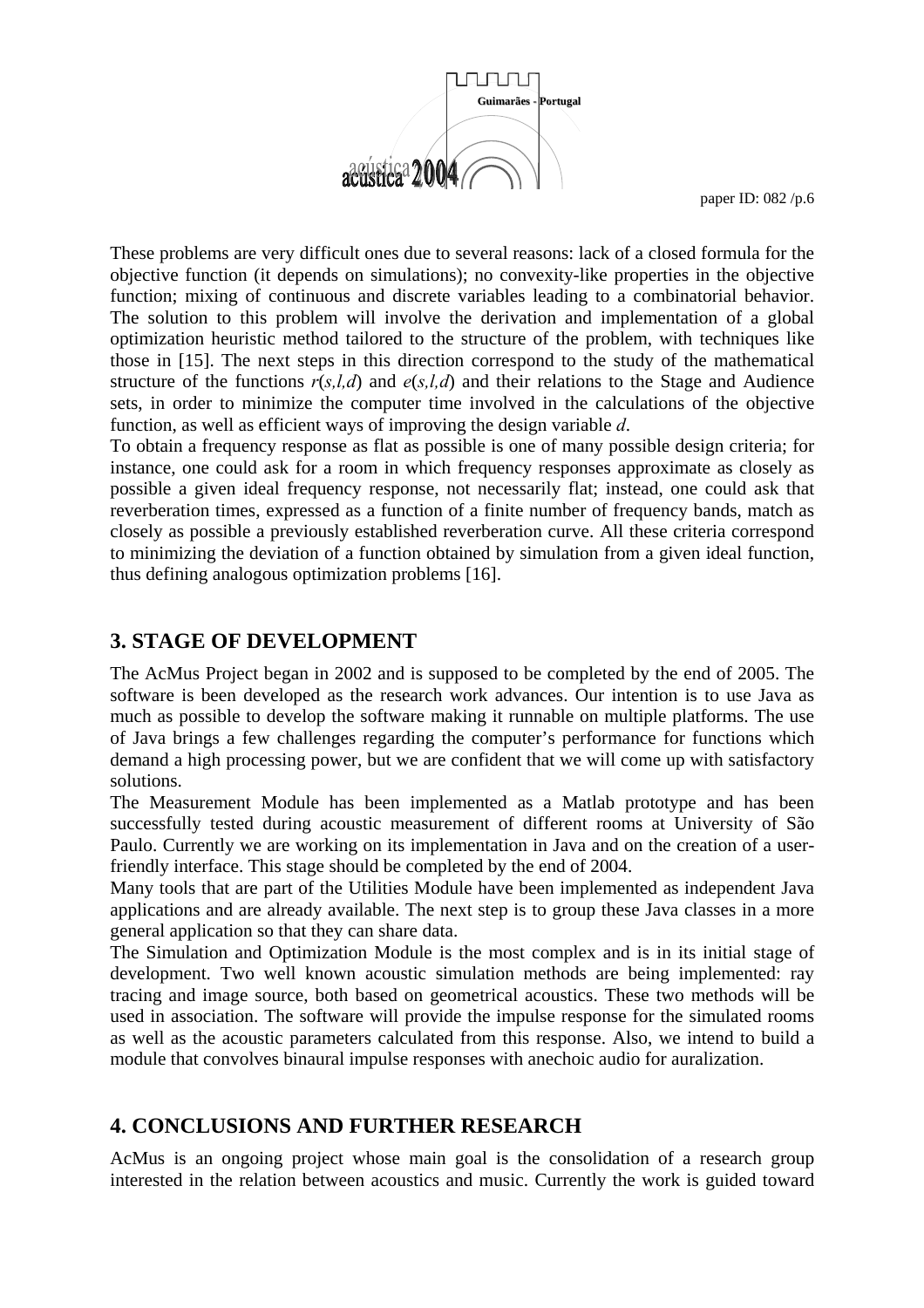

the creation of a computer software able to measure, analyze and simulate the acoustic behavior of rooms. Part of the software has already been implemented as a prototype. The current version is been tested under different situations and we are obtaining good results in comparison to acoustic measurements performed with other systems.

Since one of the major concerns of our research relies upon the use and development of open source algorithms, the partial results of the AcMus project can be accessed on the Web at the following address: http://gsd.ime.usp.br/acmus

Other related works are under way at our research group. One of them is an investigation on how to correlate objective and subjective acoustic parameters [4, 17] by analyzing the acoustics of some concert halls in São Paulo in relation to a survey applied among professional musicians who are used to play in those halls. Another one is the re-design of a room at the University of São Paulo based on collected data and analysis via the AcMus software.

#### **5. AKNOWLEDGEMENTS**

This research is supported by FAPESP, the São Paulo State Research Agency, proc. # 02/02678-0).

#### **6. REFERENCES**

- [1] Yili, Y; Silva, F. S. C.; Iazzetta, F. ; Kon, F. "Estimadores de Qualidade para Pequenas Salas Destinadas a Atividades Musicais"*,* IX Simpósio Brasileiro de Computação e Música, *Anais do XXIII Congresso da Sociedade Brasileira de Computação*, Campinas-SP, pp. 163-170, 2003.
- [2] Schröder, M. R. "New Method for Measuring Reverberation Time". *J. Acous. Soc. Am*., Vol. 37, pp. 409-412, 1965.
- [3] Berkhout, D. et.al. A new method to acquire impulse responses in concert halls*. J. Acoust. Soc. Am.* Vol.68, 179-183, 1980.
- [4] Beranek, Leo L. *Music, Acoustics, and Architecture*. New York: John Wiley and Sons, 1962.
- [5] Polack, J.-D. Modifying Chambers to play Billiards: the Foundations of Reverberation Theory. *Acustica*, 76(1):257-272, 1992.
- [6] Gerges, S. N. Y. & Gomes, A. G. "Modelling of Room Acoustic Parameters Using MLS Technique and Numerical Simulation". In *7th International IBPSA Conference*, Rio de Janeiro, Brazil, 2001.
- [7] Farina, A. Simultaneous Measurements of Impulse Response and Distortion with a Swept Sine Technique*. AES Conference*, France, 2000.
- [8] Müller, S., Massarani P. Transfer Function Measurements with Sweeps. *J. Audio Eng. Soc.*, Vol. 49, p. 443, 2001.
- [9] Heyser, Richard C. "Acoustical Measurements by Time Delay Spectrometry", *J.AES*, pp. 370, 1967.